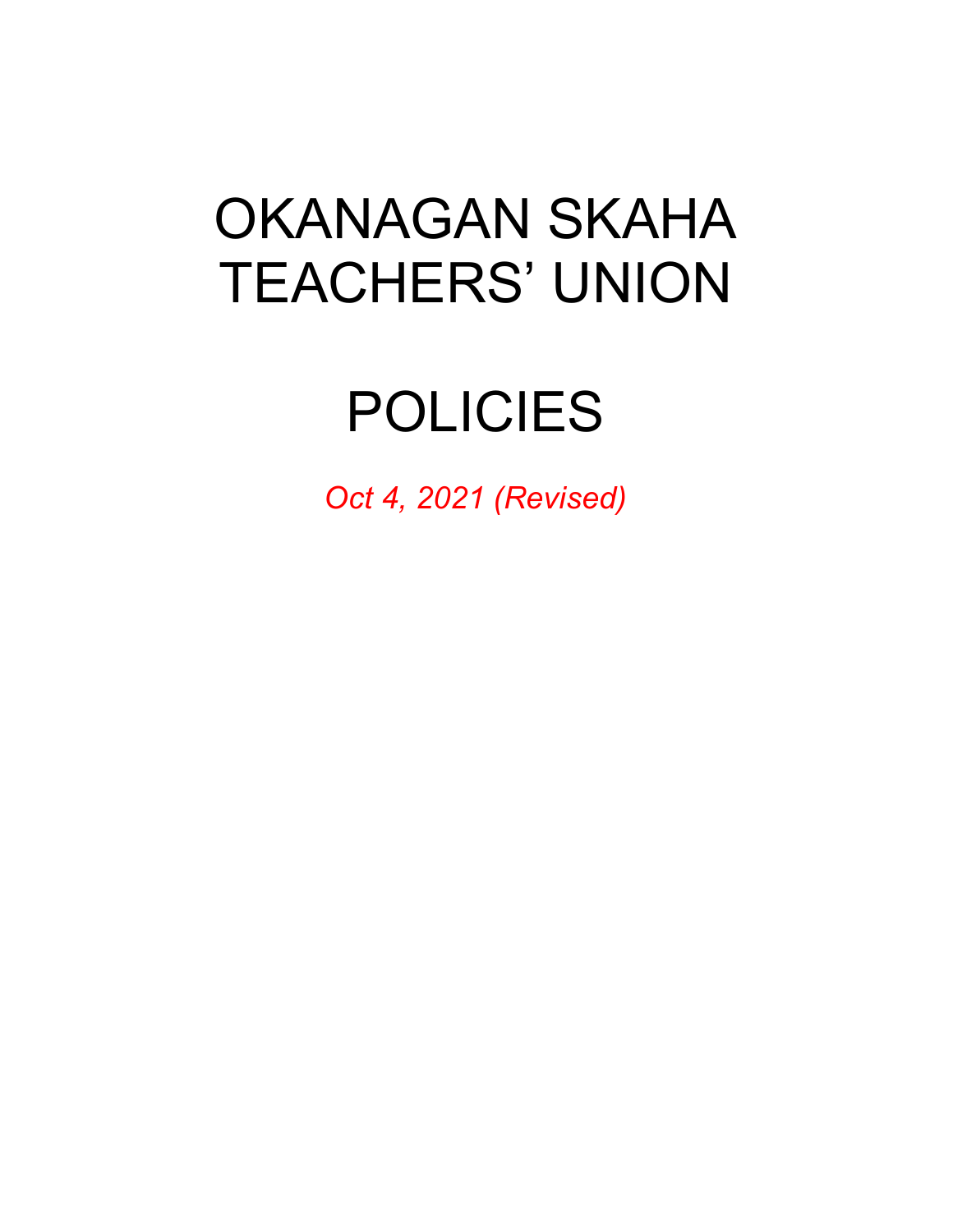## **TABLE OF CONTENTS**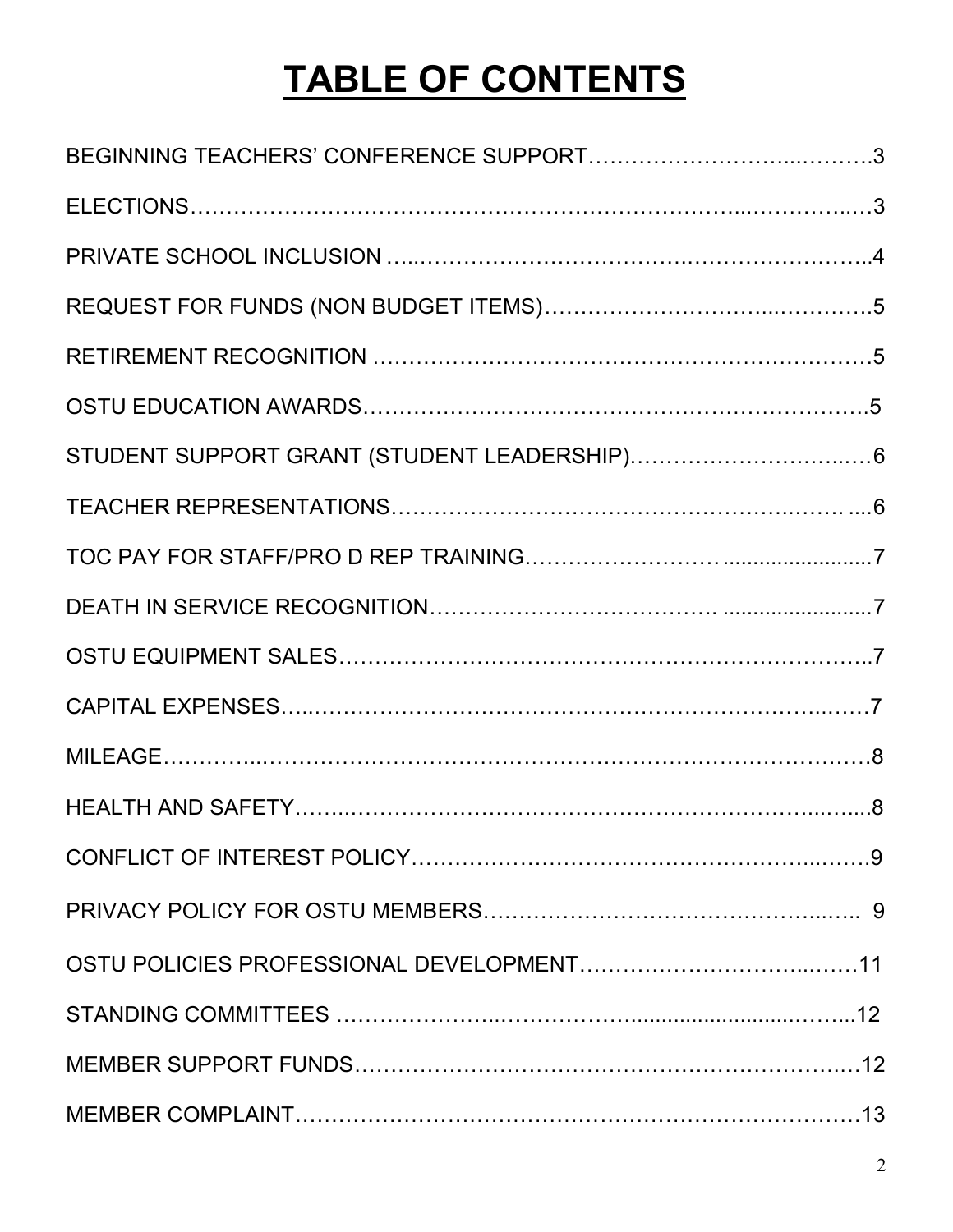## **OSTU POLICIES**

**Policies with monitary ramifications attached to them will only be supported to the extent of the funds budgeted for them in any current year.**

### **1. BEGINNING TEACHERS CONFERENCE SUPPORT**

- 1.1 For contract teachers the OSTU will consider the Friday as G.6 Leave for Union Business. Therefore, the OSTU will pay the TTOC cost. In addition, the OSTU will reimburse the teacher for accommodation costs at BCTF rates for up to two (2) nights (must submit receipts) and will subsidize travel costs with a grant of \$100.00 payable upon return (must submit receipts).
- 1.2 For TTOC's the OSTU will pay the same amounts for travel and accommodation as per contract teachers except that Beginning TTOC's attending The Beginning Teachers' Conference be considered as attending Pro-D and apply to their Pro-D fund for salary compensation. TTOC's must submit receipts for travel and accommodation.

## **2. ELECTIONS**

#### 2.1 *Chairperson*

 That the Past President or Second Vice President or another member appointed by the Executive be the Nominations Chairperson and that the Nominations Chairperson be responsible for the distribution and receiving of all curriculum vitae/nomination forms. It is the responsibility of the Chair to remind the Scrutineers about the confidentiality of the ballots prior to each election.

#### *2.2.1 BCTF AGM Delegates (Revised 2015)*

The OSTU President will be assigned as a BCTF AGM delegate. All other nominations for BCTF AGM delegates be called for in the first week of January and that all nominations must be received by the Nominations Chairperson five (5) working days prior to the date of the February General Meeting to be included in the nominations committee report. Nominations will be accepted from the floor.

#### 2.3 *OSTU Executive*

That nominations for OSTU Executive positions be called for twenty working days prior to the date of the OSTU AGM and that all nominations must be received by the Nominations Chairperson five (5) working days prior to the date of the OSTU AGM, to be included in the nominations committee report. Nominations will be accepted from the floor. That all members letting their names stand for nomination as a BCTF AGM delegate, or for an OSTU Executive position, and those members nominated from the floor, be prepared to give an oral presentation to the general meeting of not more than three (3) minutes duration.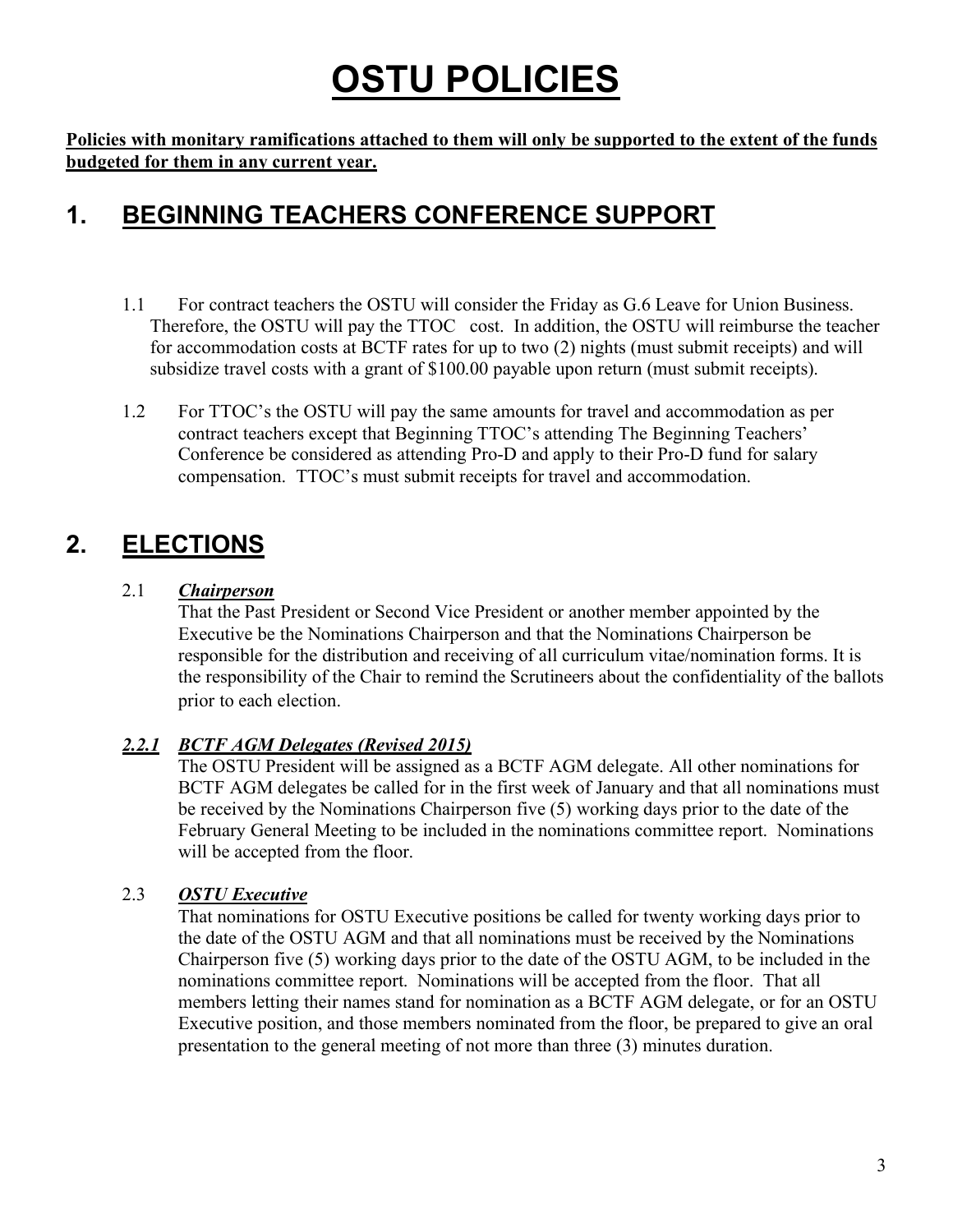#### 2.4 *SCRUTINEERS FOR LOCAL ELECTIONS*

- A. Unless otherwise specified in the BCTF and/or OSTU constitutions or policies the meeting Chair will recommend and have ratified what conditions must be met for an election to be valid.
- B. Scrutineers will be appointed from the floor of the meeting and moved by the Chair and seconded by a Member of the meeting assembly.
- C. The Scrutineers will be endorsed by a majority show of hands by the meeting assembly prior to the election process(es) taking place.
- D. Scrutineers will distribute and collect ballots as directed by the meeting Chair or nominating Chair, whichever may be the case, and will be responsible for counting the ballots, keeping track of spoiled ballots, blank ballots, and the total number of ballots cast.
- E. Scrutineers will present only the names of those elected to the meeting Chair or the nominating Chair who will report the results to the meeting assembly.
- F. When a motion is made to destroy the ballots, the Scrutineers shall have the responsibility of ensuring they are properly disposed of.
- G. It is the responsibility of the Scrutineers to keep the tallies confidential. They are not to in any form, either verbal or in writing, divulge tallies taken during the counting of the ballots.

### **3. PRIVATE SCHOOL INCLUSION**

- 3.1 That no Public School's or student's participation be restricted by the inclusion of a Private School in an activity.
- 3.2 That Private Schools may be included when there is adequate time, space, and funding such that no Public School is negatively impacted by the inclusion of a Private School.
- 3.3 That the decision regarding these matters be determined by the appropriate committees consisting of Public School employees only.
- 3.4 That where a decision reached by a committee conflicts with the personal views of a teacher regarding Private School inclusion, the teacher may exercise his or her right to withdraw the voluntary service and be supported in that decision.
- 3.5 That Private School inclusion in extra-curricular exhibition play be at the total discretion of the Public School teacher/coach involved.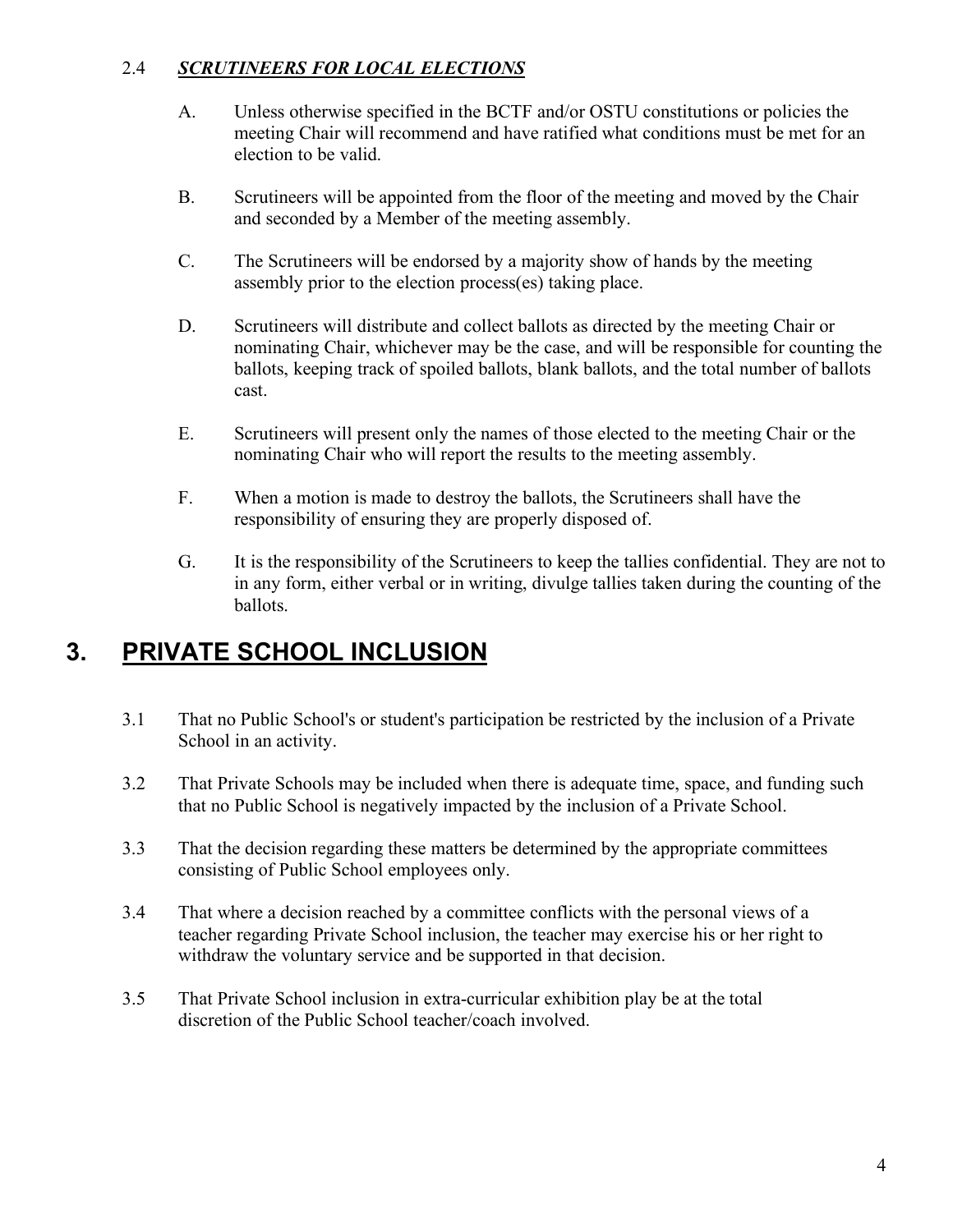### **4. REQUEST FOR FUNDS (NON BUDGET ITEMS)**

4.1 The request must be made by giving notice of motion at an OSTU Representative Assembly. Approval will be by a simple majority vote at the next OSTU Representative Assembly. The notice of motion must include all known details of the request.

## **5. RETIREMENT RECOGNITION – (Oct 2019 OSTU GM)**

- 5.1 The OSTU fund retirement recognition gifts will be based on the following formula:
- a. One Hundred (\$100) dollars for all members with one (1) or more years of membership with the Okanagan-Skaha Teachers' Union.
- b. An additional (\$50) dollars for members with eleven to fifteen (11-15) years of membership with the Okanagan-Skaha Teachers' Union.
- c.An additional (\$50) dollars for members with sixteen (16) or more years of membership with the Okanagan-Skaha Teachers' Union.
- d. An additional (\$50) dollars for members that served in any union representative role for five (5) or more years with the Okanagan Skaha Teachers' Union.

### **6. OSTU EDUCATION AWARDS** (Revised 2016)

- 6.1 The OSTU will present awards to the graduating classes of Okanagan Skaha Secondary Schools' students who qualify.
- 6.2 The amount budgeted for awards will be split equally between the secondary schools of the Okanagan Skaha School District.
- 6.3 The awards at each secondary school will be split as follows: of the OSTU Education Award fund 100% will be awarded to a student(s) that is a family member of a current and /or past member of the OSTU and attending a recognized post secondary education/training institution.
- 6.4 In the event that any of the Secondary Schools do not have an OSTU member's relative graduating that meets the criteria for the scholarship award(s), that Secondary Schools will contact the OSTU and the other two Secondary Schools to see if there are more than one qualifying graduate at those schools. (OSTU AGM May 2015)
- 6.5 Each Secondary School will provide a written list of the students selected to receive an OSTU award to the OSTU President two weeks prior to the announcement of the students selected.
- 6.6 All OSTU awards will only be paid out after proof of attendance and proof of payment at a recognized post secondary educational/training institution is provided to OSTU.
- 6.7 All OSTU awards must be used within two years of graduation.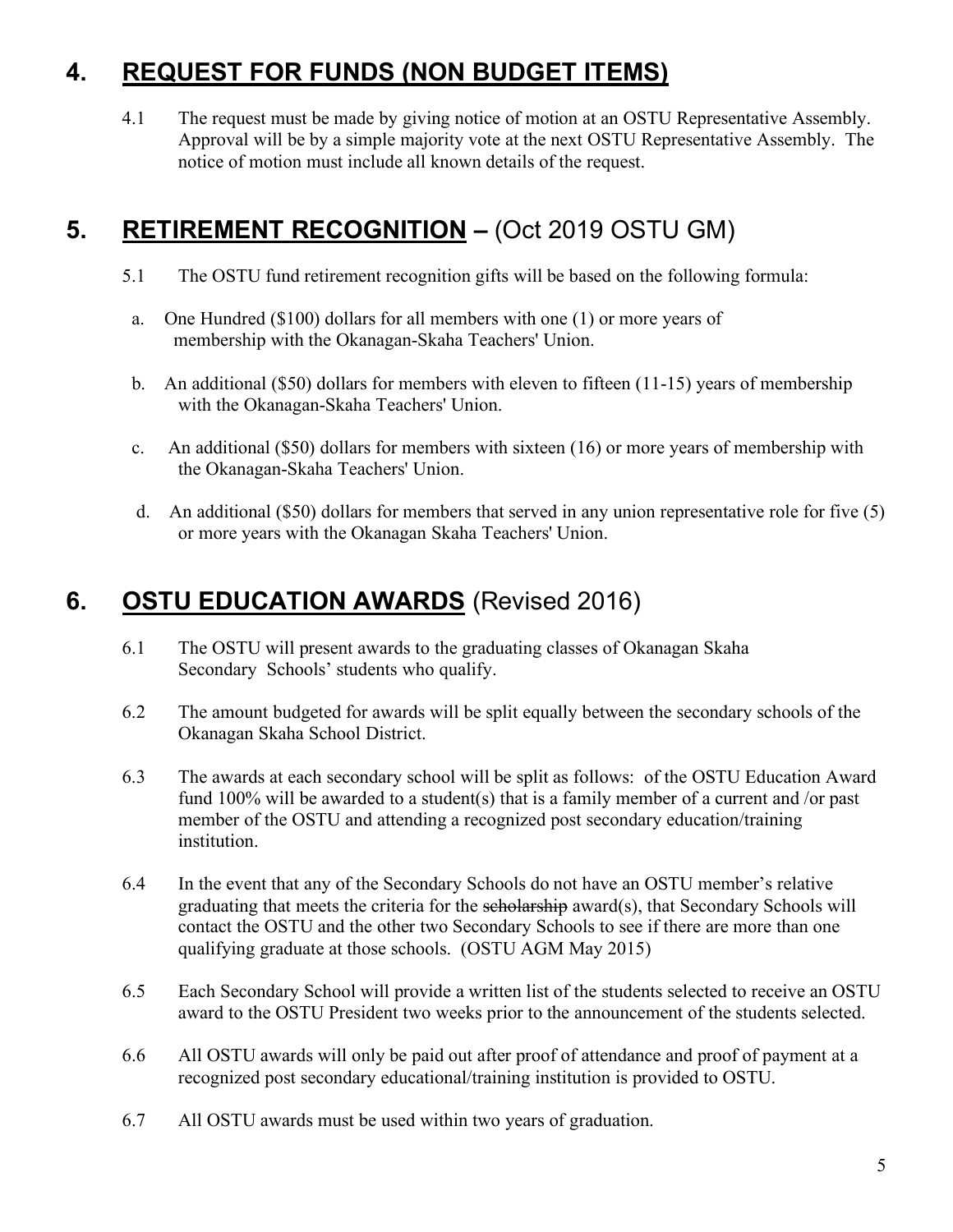- 6.8 Selection of candidates will be determined by the authorized selection committees of the secondary schools and will be restricted only to what is in place in this policy.
- 6.9 The disbursement of funds will be from the OSTU office upon application by the successful candidates with the necessary documentation.
- 6.10 The amount of funding supplied to each of the secondary schools in the Okanagan Skaha School District will be approved by the Executive Committee of OSTU each year and the total amount funded for the secondary schools will be limited to the total line budget for scholarships approved by the OSTU Annual General Meeting each year.

#### **7. STUDENT SUPPORT GRANT (STUDENT LEADERSHIP)**

- 7.1 The maximum grant for each applicant will be \$100.00.
- 7.2 The activities engaged in must be school related.
- 7.3 The application must state how the activities engaged in will impact the school.
- 7.4 Priority will be given to those activities that have a direct return for the school.
- 7.5 Grants may be approved by *either* the OSTU Executive Committee or the OSTU Representative Assembly.

#### **8. TEACHER REPRESENTATIONS**

- 8.1 Any member or group of members of the OSTU intending to make representations to individuals or groups not part of the OSTU will do so only according to the following process:
	- a. A proposal that outlines the purpose of the presentation and a summary of the contents of the presentation will be presented to an executive meeting or a staff rep assembly prior to its presentation.
	- b. The proposal must be in written form and may be accompanied by an oral presentation.
- 8.2. The OSTU meeting will vote on the acceptability of the proposal.
- 8.3 If time does not permit the individual or group to seek endorsement through an Executive or Staff Rep. Assembly of the OSTU, the president will make the decision on the acceptability of the proposal.

 a. In this event a short report will be made at the next executive meeting or staff rep assembly.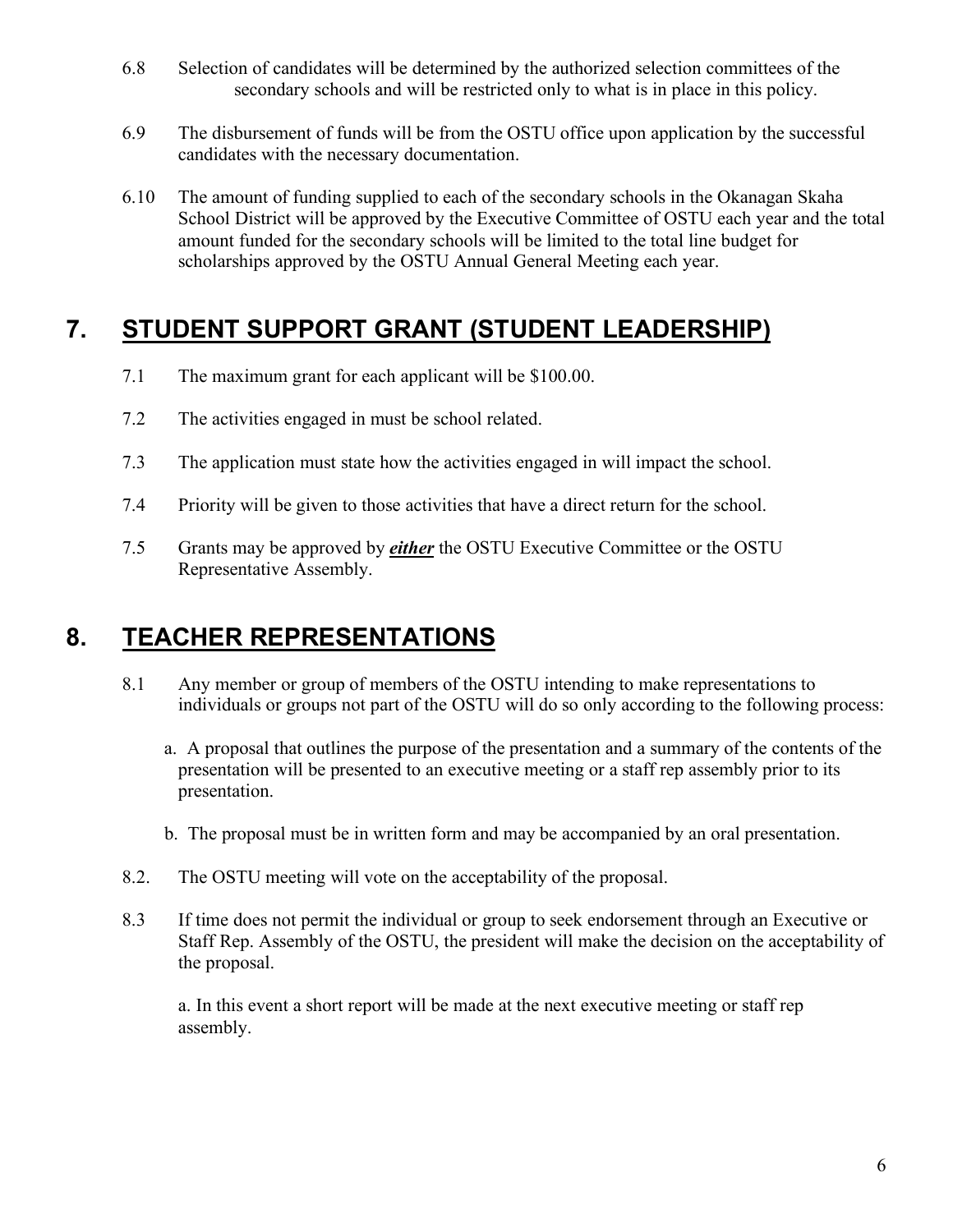## **9. PAY FOR UNION REP TRAINING**

- 9.1All members attending Union Representative training are at work and should receive 100% of salary.
- 9.2 Part-time teachers will be paid on scale to attend Union Representative Training that is in excess of their part-time appointment, not to exceed a full day's salary.

## **10. DEATH IN SERVICE RECOGNITION**

- 10.1 Teachers who have passed away while still in the employ of Okanagan Skaha School District (#67) and are current members of OSTU will have their service recognized in the following manner:
	- a. A contribution to a charitable organization on behalf of the deceased member as approved by that member or his/her family up to \$150.00 or
	- b. A contribution to a memorial as deemed appropriate by the member or his/her family up to the same amount as in 10.1.

## **11. OSTU EQUIPMENT SALES**

- 11.1 OSTU will advertise any such equipment for sale to OSTU members. Advertisements will be distributed to staff reps to be posted in staff rooms. The advertisement will request confidential sealed bids.
- 11.2 Thirty days will be allotted for submitting bids from the date posted on the advertisement.
- 11.3 The highest bid will be accepted.
- 11.4 In the event of identical highest bids, the first bid received shall be the successful bid.
- 11.4.1 In the event no bids are received the equipment will be advertised in the classified ads of local papers with a price as determined by an evaluation by a qualified equipment dealer and sold at that price or the nearest best offer.

## **12. CAPITAL EXPENSES**

12.1 Repairs/maintenance costs and office equipment expenses will be considered as Capital Expenses in terms of budget spending.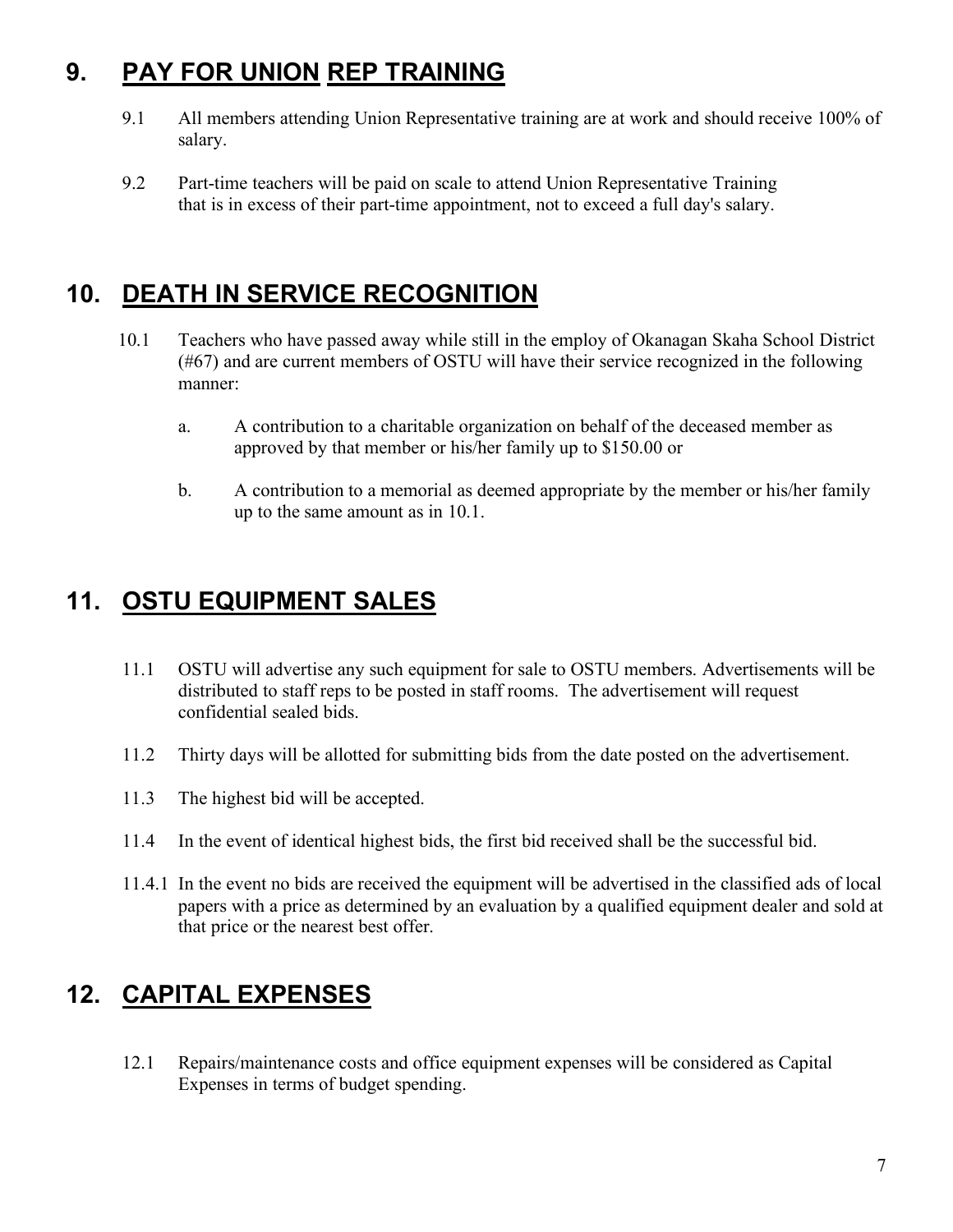12.2 Should the amount of expenses/costs exceed the Capital Expense budget then the OSTU Executive may approve the use of Surplus Funds for the shortfall.

### **13. MILEAGE**

- 13.1 OSTU will reimburse, at the BCTF mileage rate, elected school union reps (PD, Health and Safety, TTOC, Ab Ed, SJ) and Executive Committee members travelling to Representative Assembly and/or Executive meetings if the meeting does not occur on a day of work.
- 13.2 Claims for single round trips of 25 kms or less are not eligible for reimbursement.

## **14. HEALTH AND SAFETY**

- 14.1 Okanagan Skaha Teachers' Union (OSTU) is represented on the School District #67 Health and Safety Committee by the of the OSTU Health and Safety Committee.
- 14.2 Meetings are held monthly. The Health and Safety Chairperson will report back to the OSTU Executive and the OSTU Rep Assembly.
- 14.3 School based Health and Safety representative are to attend their own school based committee Health and Safety meetings in their own schools. They need not attend the monthly meeting of the District Occupational Health and Safety Committee meeting.
- 14.4 School Health and Safety Committee Reps may attend the District Meeting when invited by the OSTU Health and Safety Chairperson.
- 14.5 Notification of OSTU School Health and Safety Committee members will take place at the beginning of every school year (September).

## **15. CONFLICT OF INTEREST POLICY**

- 15.1 The Okanagan Skaha Teachers' Union will take all reasonable steps to ensure that conflicts of interest are avoided.
- 15.2 It is the responsibility of the locally elected officers of the Okanagan Skaha Teachers' Union to bring to the attention of the local any potential, apparent, or real conflicts of interest. Conflicts of interest include, but are not limited to, situations where:
	- a. an officer of the local may in some way benefit materially or financially from exercising union duties; or
	- b. an officer of the local applies for a position outside the bargaining unit in a school district, a position with BCPSEA, or similar management position.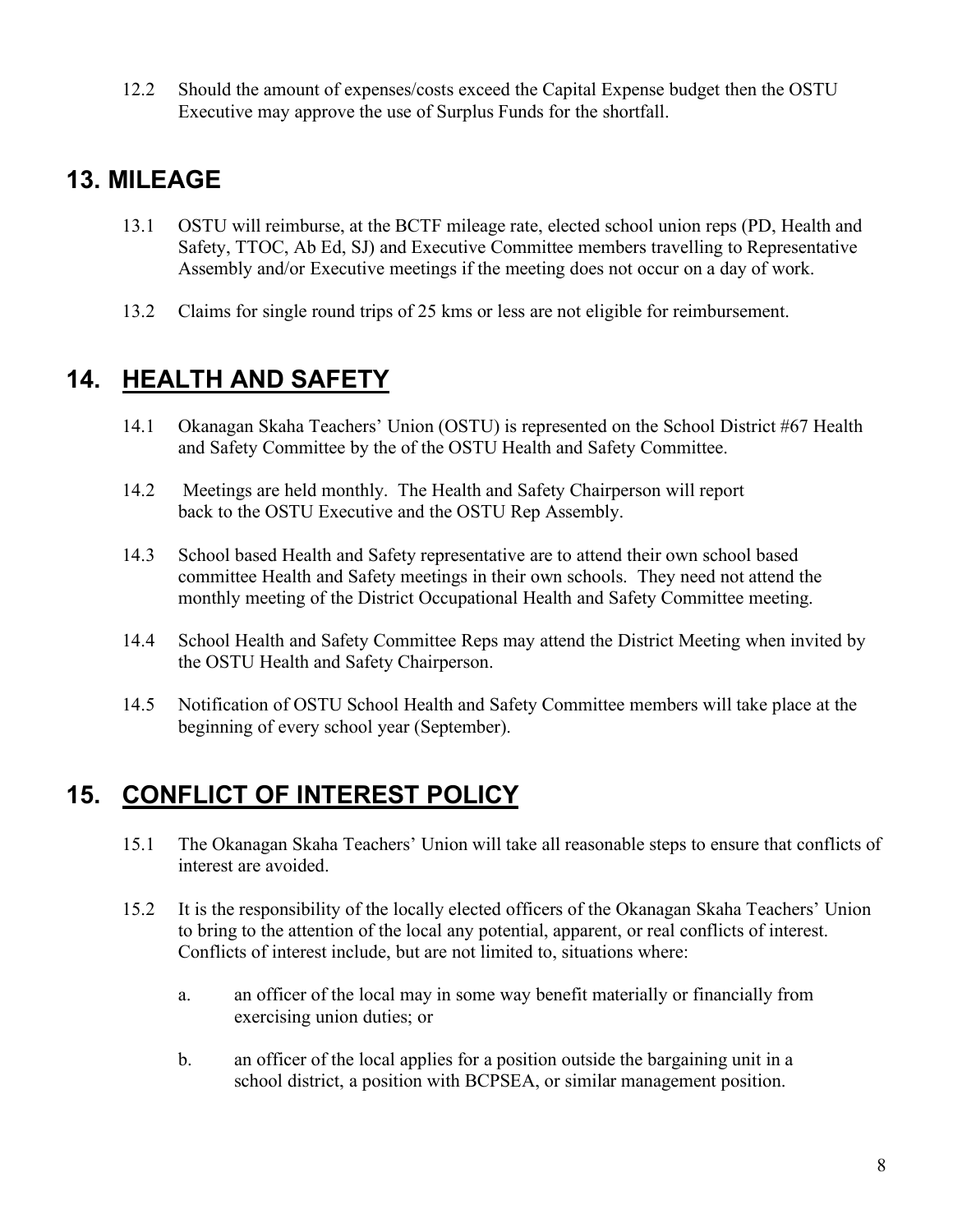- 15.3 A conflict of interest does not exist when a benefit arises from performance of duties that affect officers as one of a broad class of BCTF members.
- 15.4 When a conflict arises, the local executive shall determine what steps are necessary in the circumstances. Examples of steps that may be taken include:
	- a. the officer absents her/himself from the discussion and vote on any matter that gives rise to the conflict;
	- b. the officer no longer represents members vis-à-vis the school board (i.e., delegates the function of representing members to another officer);
	- c. the officer removes her/himself from the decision-making of the local executive;
	- d. the officer takes a leave of absence until such time as the conflict no longer exists; or
	- e. the officer resigns her/his position with the local.
- 15.5 One or more steps may be appropriate, depending on the circumstances of the individual case. Steps (d) and (e) should only be exercised in compelling cases.

#### **16. Privacy Policy for Okanagan Skaha Teachers' Union Members**

16.1 The Okanagan Skaha Teachers' Union is committed to protecting the privacy and confidentiality of our members' personal information.

The Okanagan Skaha Teachers' Union is committed to complying with the British Columbia Personal Information Protection Act, S.B.C. 2003, c. 63 (PIPA). This includes managing the collection, use, disclosure, storage, and ultimate disposition of our members' personal information in ways that safeguard the privacy of our members.

#### 16.2 **Definitions:**

Personal Information: for the purposes of this policy means information about an individual. It does not include aggregate information which cannot be associated with a specific individual, and it does not include the name, title, business address, business e-mail address, or business telephone number of an individual. Examples of personal information include home address and phone number, social insurance number, and medical information of an individual.

#### 16.3 **Personal Information Collected:**

The Okanagan Skaha Teachers' Union collects personal information to fulfill its obligations to members and in the course of providing a variety of services. The types of information collected include:

- name
- home address and phone number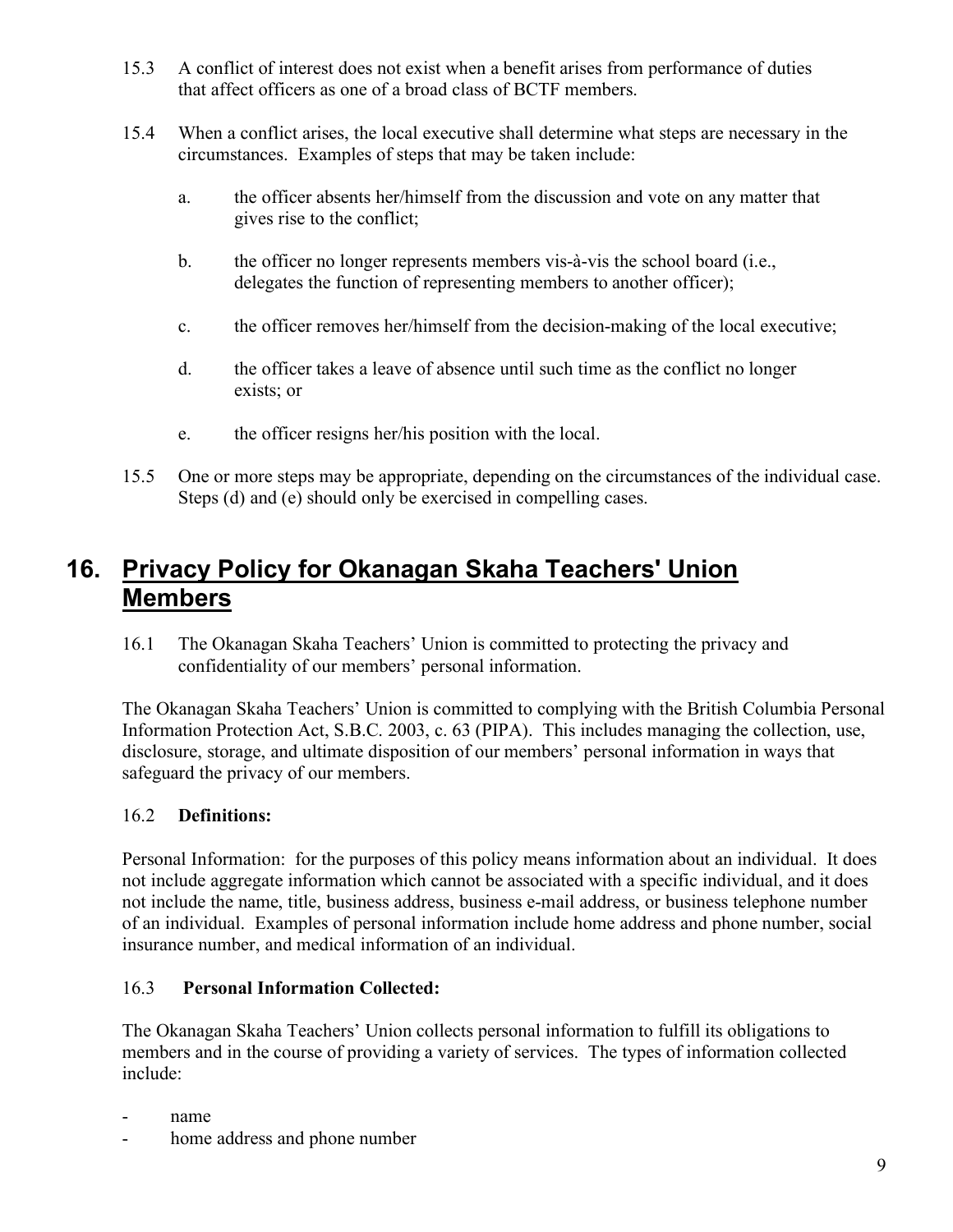- social insurance number
- birth date
- gender
- home e-mail address

Additional information may be collected to fulfill our obligations to you or to provide specific services.

#### 16.4 **Purposes for Collection, Use, and Disclosure**

The Okanagan Skaha Teachers' Union collects and uses personal information for the purposes of fulfilling our obligations to you as set out in the BCTF Members' Guide, including the constitution and bylaws, and/or as set out in the Constitution, Bylaws, and Policies of the Okanagan Skaha Teachers' Union, to provide specific services as required, and to fulfill the BCTF's and the Okanagan Skaha Teachers' Union's role as bargaining agents representing our members. The purposes for which the Okanagan Skaha Teachers' Union collects and uses personal information include:

- to identify you
- to communicate with you
- to confirm your eligibility for services
- to comply with various professional, legal, and regulatory requirements
- to provide services related to the Salary Indemnity Plan, Rehabilitation Program, legal services, grievances, Worker's Compensation Board (WorkSafeBC) advocacy, and pension plan advocacy and assistance
- to provide Local and Provincial Specialist Association memberships and associated services
- to conduct research

#### 16.5 **Protection of Personal Information**

The Okanagan Skaha Teachers' Union is committed to protecting your personal information from unauthorized use or disclosure. Our commitment means that:

- We will use your personal information only for the purposes we have identified.
- We will not disclose your personal information without your permission unless we are required or authorized by law to do so.
- We will employ appropriate security measures to ensure only authorized individuals have access to your personal information.
- We will keep your personal information only as long as required.
- When your personal information is no longer required we will destroy it in a confidential, secure method.

#### 16.6 **Individual Access**

Individuals have the right to request access to their personal information under the control of the Okanagan Skaha Teachers' Union. The president will assist them with their access requests.

Access requests can be made in writing or in person by contacting the President of the Okanagan Skaha Teachers' Union at 697 Martin St. Penticton, V2A 5L5 or phone (250-492-4915) or e-mail at [lp67@bctf.ca](mailto:lp67@bctf.ca) . In certain situations, further to privacy legislation, we may not be able to provide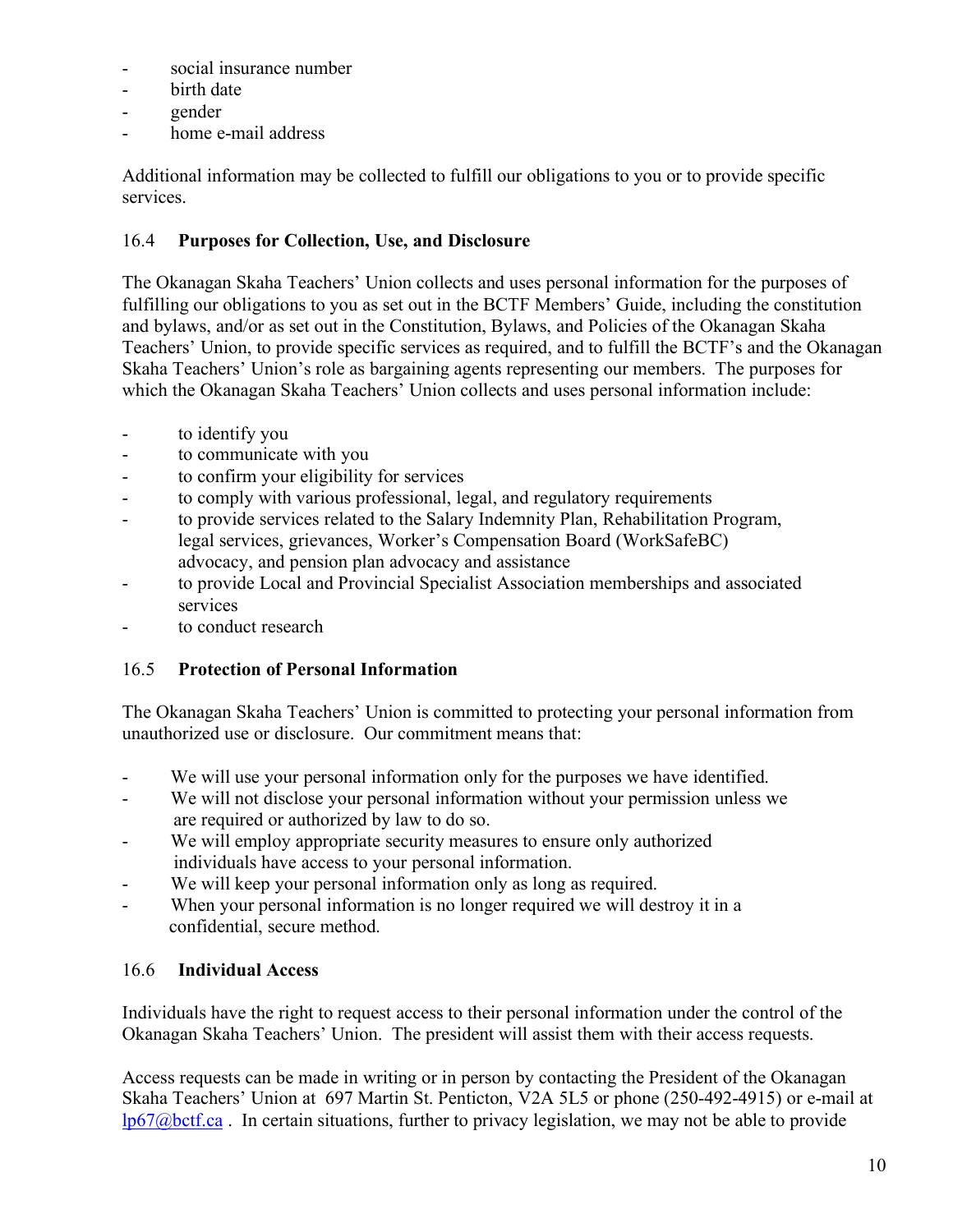access to certain personal information that we hold about an individual. Examples of where we may not provide access include, but are not limited to, the following:

- where provision may reveal personal information about another individual
- where the information is subject to solicitor-client privilege
- where the information was collected in relation to an investigation or a contravention of a federal or provincial law; or
- where provision could reasonably be expected to threaten the health and safety of an individual.

If access cannot be provided we will notify the individual in writing of the reasons for the refusal. Where access has been provided and where the information is demonstrated to be inaccurate or incomplete, the Okanagan Skaha Teachers' Union will amend the information as required.

#### 16.7**Questions or Concerns regarding the Okanagan Skaha Teachers' Union privacy procedures**

An individual may direct their general questions to the President of the Okanagan Skaha Teachers' Union at the same contacts as mentioned above. The individual may also contact the Privacy Officer of the British Columbia Teachers' Federation at 550 West 6th Ave, Vancouver, BC, V5Z 4P2 or by phoning (1-800-663-9163). The Okanagan Skaha Teachers' Union will investigate any complaints received in writing. If a complaint is found to be justified, the Okanagan Skaha Teachers' Union will take appropriate measures to resolve the complaint including, if necessary, amending its policies and procedures. An individual will be informed in writing of the outcome of the investigation regarding his/her complaint.

#### **17. Professional Development**

- 17.1 The OSTU will fund the remaining release time up to 0.2 fte for the release of the OSTU Professional Development Chairperson when the district funds only the contractual (CA F.1.6)amount of ten (10) days.
- 17.2 The OSTU commits to maintaining and supporting the position of Professional Development Chairperson, as bound by Collective Agreement language and practice. Further, OSTU recognizes the importance that tangible support of the PD Chair release has on the quality of PD opportunities available to members.
- 17.3 The current release of the PD Chairperson is 0.2 fte. Costs associated with the PD Chair release shall be paid for from PD accounts (Contract teachers and TTOCs). Motions to cover these costs will be taken annually to the District PD Funding Committee.
- 17.4 In recognition of the work and time given to PD related business, the Professional Development accounts shall be billed for 25% of the full wage costs of the OSTU Office Manager. That amount shall be paid from the Contingency Funds of the PD Accounts. Should the full amount not be available from that source, the following sources shall be used in the order listed.

1) Interest earned on all PD Funds

2) Interest earned on all OSTU accounts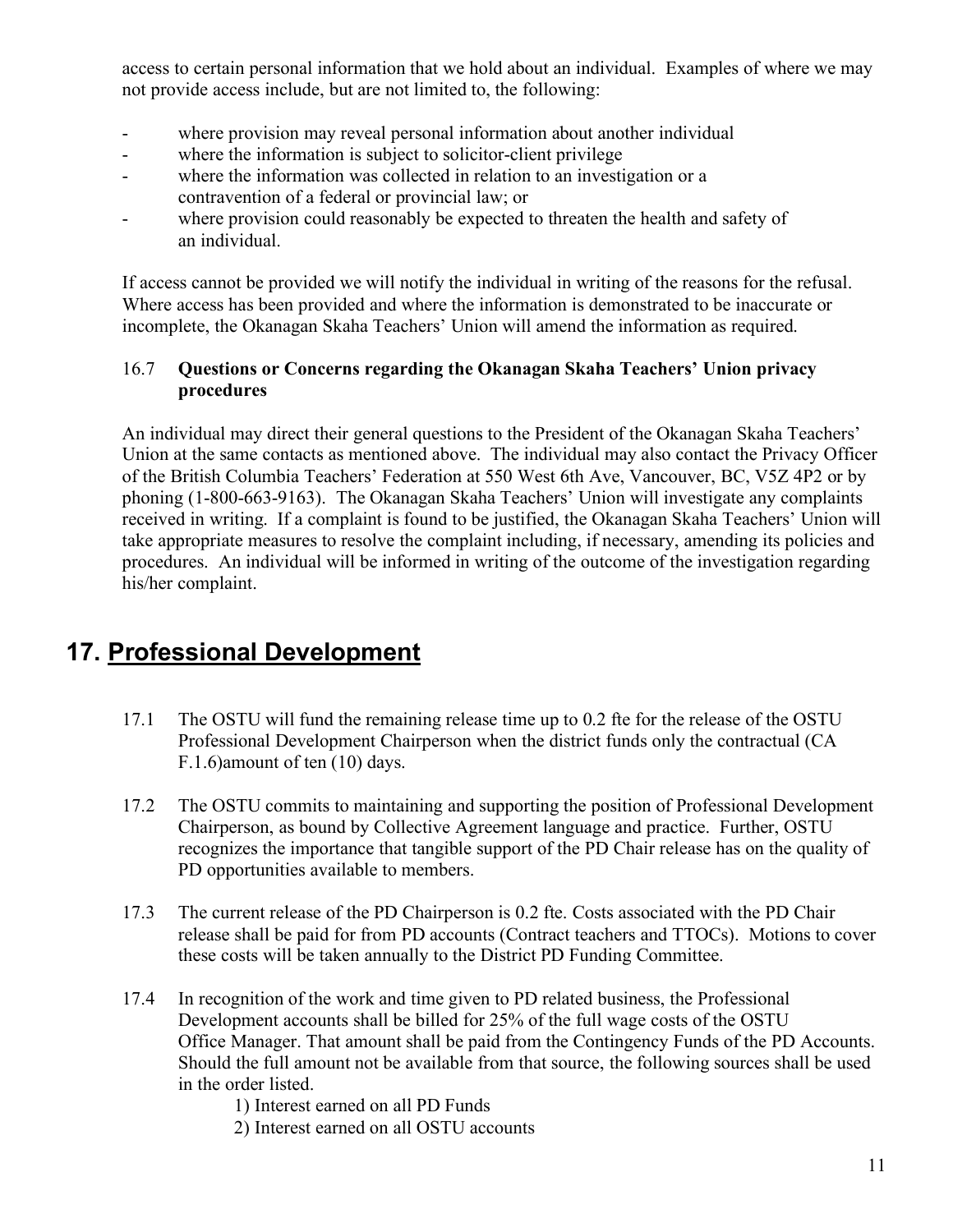3) Surplus budget dollars of the OSTU

- 17.5 The banking charges associated with the Professional Development accounts shall be invoiced to those same accounts.
- 17.6 The Treasurer of the Okanagan Skaha Teachers' Union shall be invited to attend meetings of the District Professional Development Committee with voice but no vote, unless he or she is also the Professional Development Representative for his or her school, so as to be aware of budget recommendations that need to go to either to the Professional Development Funding Committee, the Executive Committee, the Representative Assembly, or to a General Meeting.
- 17.7 Principles of Professional Development: (The following is a statement of policy [BCTF Members' Guide 30.A.09] representing collective professional opinion of members of the BCTF. It is based on values and principles that reflect a democratic perspective on public education and is intended to provide a provincial standard of professional development principles.)

 These principles reflect understandings of professional development and the core values of teachers which are:

- The primacy of continuing career-long professional development.
- The necessity of teacher autonomy.
- The importance of teaching-centered and teacher-directed PD.
- The diversity of effective professional development needs and practices.
- The value of teachers teaching teachers.
- Recognition that teachers are learners.
	- 1. Members have an ongoing responsibility to develop professionally.
	- 2. Members have autonomy in making choices about their own professional development.
	- 3. Professional development planning is guided by members' needs.
	- 4. Professional development informs teaching practice and encourages collegiality.
	- 5. Professional development requires time and resources to meet members' needs.

6. Professional development incorporates a wide repertoire of teacher collaboration, mentorship, action research, workshops, professional course work, professional reading, peer coaching, and reflection. Nov. 2015

#### **18. Standing Committees**

- 18.1 Standing Committees are established by the democratic processes of the Okanagan Skaha Teachers' Union as are required.
- 18.2 Each Standing Committee may develop policy related to the operation of the committee and, if such is the case, shall submit such policy to the Executive Committee for review and referral to the Representative Assembly for ratification. Should the Representative Assembly not ratify such policies then they will be referred back to the committee for revision and subsequent approval through the aforementioned process.